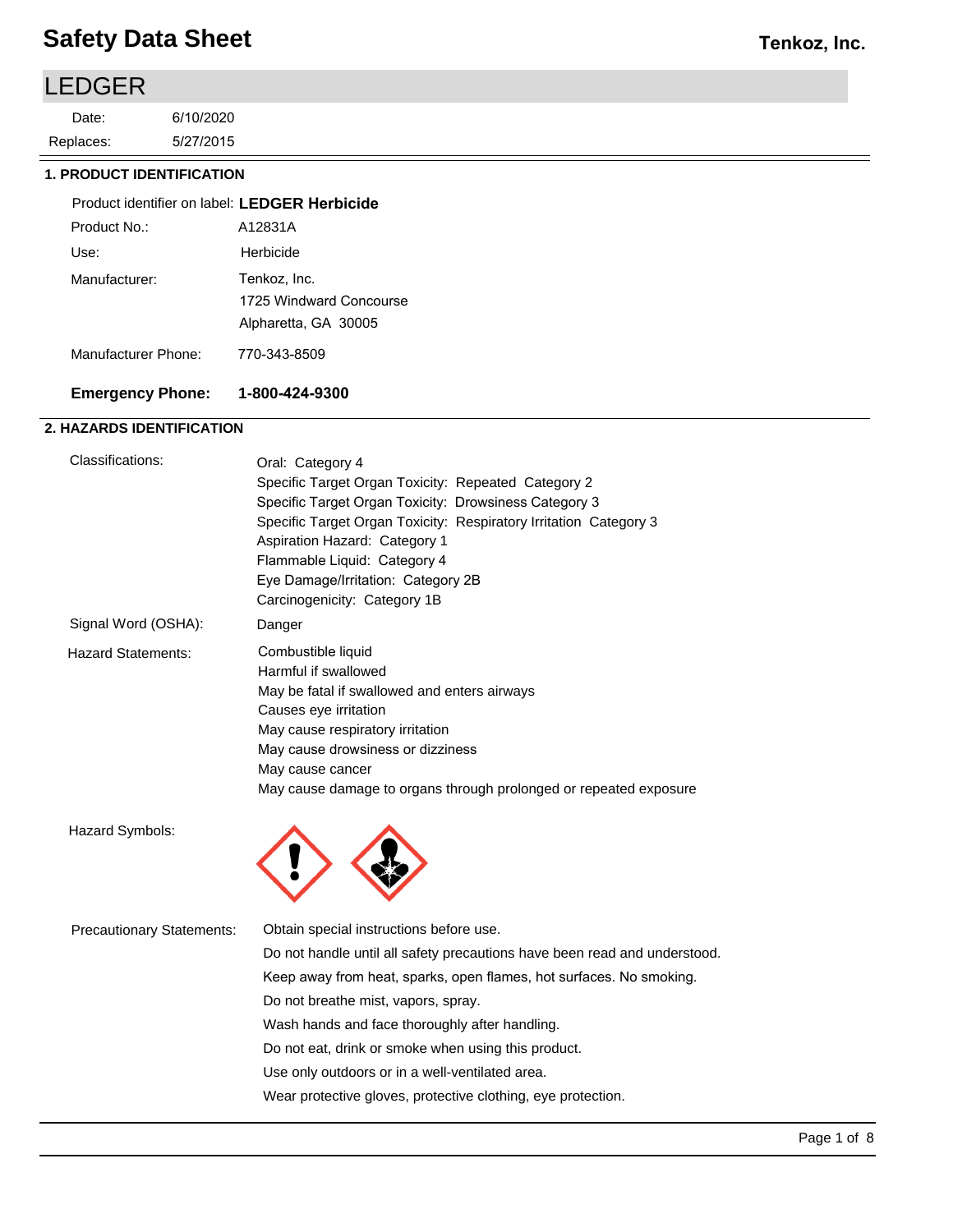### 5/27/2015 6/10/2020 Replaces: Date: LEDGER Other Hazard Statements: If inhaled: Remove person to fresh air and keep comfortable for breathing. If in eyes: Rinse cautiously with water for several minutes. Remove contact lenses, if present and easy to do. Continue rinsing. If eye irritation persists: Get medical advice. If exposed or concerned: Get medical advice/attention. Do NOT induce vomiting. In case of fire: Use dry chemical, foam or CO2 for extinction. Store in a well-ventilated place. Keep cool. Store locked up. Dispose of contents and container in accordance with local regulations. If swallowed: Immediately call a poison control center or doctor. Rinse mouth. None

### **3. COMPOSITION/INFORMATION ON INGREDIENTS**

| <b>Chemical Name</b>                                                                      | Common Name             | <b>CAS Number</b>   | Concentration       |
|-------------------------------------------------------------------------------------------|-------------------------|---------------------|---------------------|
| 1,2,4-Trimethylbenzene                                                                    | 1,2,4-Trimethylbenzene  | $95 - 63 - 6$       | Trade Secret        |
| Naphthalene                                                                               | Naphthalene             | $91 - 20 - 3$       | <b>Trade Secret</b> |
| Petroleum Solvent                                                                         | Petroleum Solvent       | 64742-94-5          | <b>Trade Secret</b> |
| Other ingredients                                                                         | Other inert ingredients | <b>Trade Secret</b> | 28.0%               |
| Acetamide, 2-chloro-N-(2-ethyl-6-<br>methylphenyl)-N-(2-methoxy-1-<br>$methylethyl-.$ (S) | S-Metolachlor           | 87392-12-9          | 58.2%               |
| 4-amino-6-(1,1-dimethylethyl)-3-<br>(methylthio)-1,2,4-triazin-5 (4H)-one                 | Metribuzin              | 21087-64-9          | 13.8%               |

Ingredients not precisely identified are proprietary or non-hazardous. Values are not product specifications.

### **4. FIRST AID MEASURES**

Have the product container, label or Safety Data Sheet with you when calling a poison control center or doctor, or going for treatment.

| Ingestion:           | If swallowed: Call a poison control center or doctor immediately for treatment advice. Do not give any liquid to<br>the person. Do not induce vomiting unless told to do so after calling 800-424-9300 or by a poison control<br>center or doctor. Do not give anything by mouth to an unconscious person. |
|----------------------|------------------------------------------------------------------------------------------------------------------------------------------------------------------------------------------------------------------------------------------------------------------------------------------------------------|
| Eye Contact:         | If in eyes: Hold eye open and rinse slowly and gently with water for 15-20 minutes. Remove contact lenses, if<br>present, after 5 minutes, then continue rinsing eye. Call a poison control center or doctor for treatment advice.                                                                         |
| <b>Skin Contact:</b> | If on skin or clothing: Take off contaminated clothing. Rinse skin immediately with plenty of water for 15-20<br>minutes. Call a poison control center or doctor for treatment advice.                                                                                                                     |
| Inhalation:          | If inhaled: Move person to fresh air. If person is not breathing, call 911 or an ambulance, then give artificial<br>respiration, preferably mouth-to-mouth if possible. Call a poison control center or doctor for further treatment<br>advice.                                                            |
|                      |                                                                                                                                                                                                                                                                                                            |

#### Most important symptoms/effects:

Eye irritation

Drowsiness or dizziness

Respiratory irritation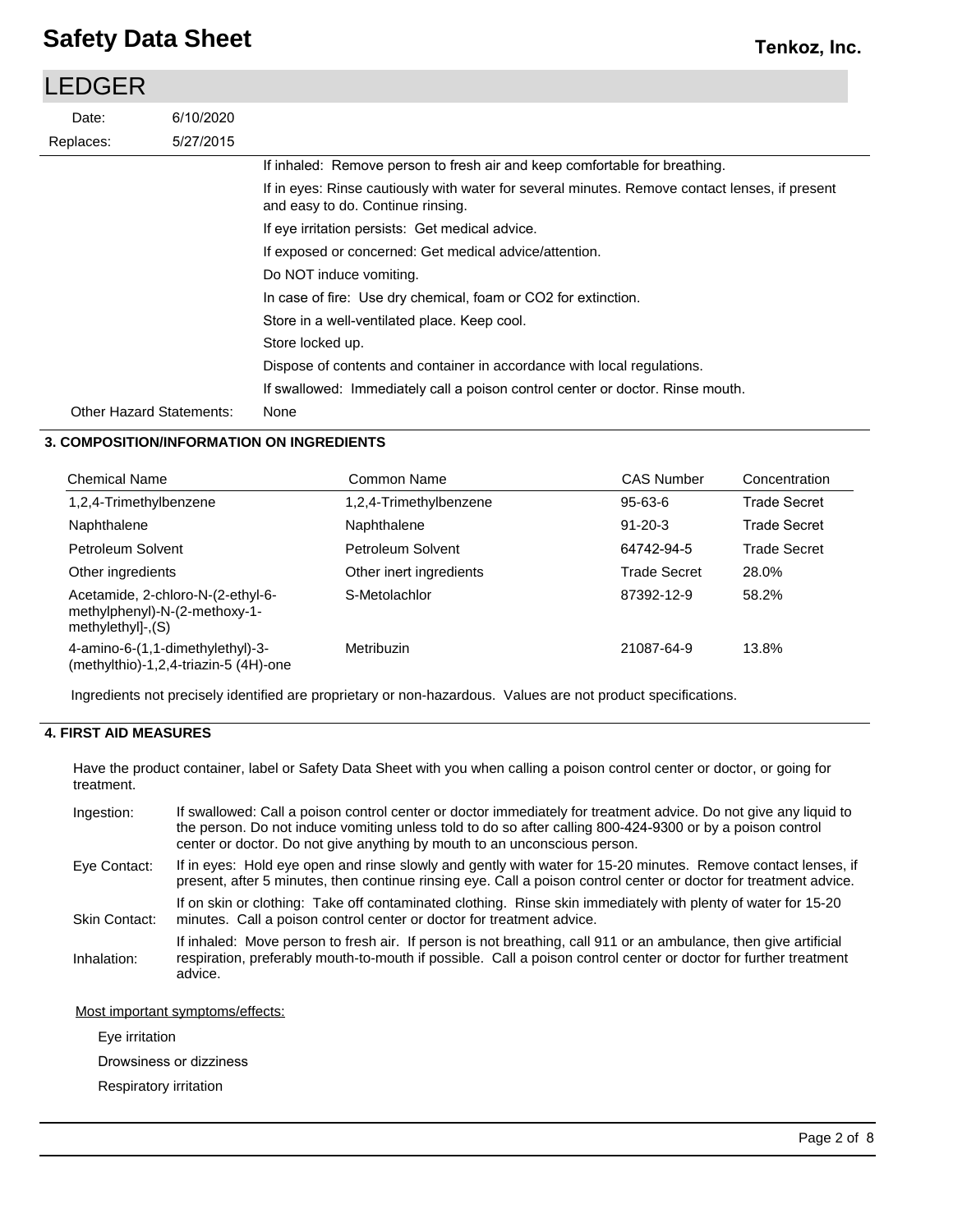## LEDGER

5/27/2015 6/10/2020 Replaces: Date:

Indication of immediate medical attention and special treatment needed:

There is no specific antidote if this product is ingested.

Treat symptomatically.

Contains petroleum distillate - vomiting may cause aspiration pneumonia.

#### **5. FIRE FIGHTING MEASURES**

Suitable (and unsuitable) extinguishing media:

Use dry chemical, foam or CO2 extinguishing media. If water is used to fight fire, dike and collect runoff.

Specific Hazards:

Combustible liquid. Can release vapors that form explosive mixtures at temperatures at or above the flash point. Heavy vapors can flow along surfaces to distant ignition sources and flash back.

During a fire, irritating and possibly toxic gases may be generated by thermal decomposition or combustion.

Special protective equipment and precautions for firefighters:

Wear full protective clothing and self-contained breathing apparatus. Evacuate nonessential personnel from the area to prevent human exposure to fire, smoke, fumes or products of combustion.

#### **6. ACCIDENTAL RELEASE MEASURES**

Personal precautions, protective equipment, and emergency procedures:

Follow exposure controls/personal protection outlined in Section 8.

Methods and materials for containment and cleaning up:

Control the spill at its source. Contain the spill to prevent from spreading or contaminating soil or from entering sewage and drainage systems or any body of water. Clean up spills immediately, observing precautions outlined in Section 8. Cover entire spill with absorbing material and place into compatible disposal container. Scrub area with hard water detergent (e.g. commercial products such as Tide, Joy, Spic and Span). Pick up wash liquid with additional absorbent and place into compatible disposal container. Once all material is cleaned up and placed in a disposal container, seal container and arrange for disposition.

### **7. HANDLING AND STORAGE**

Precautions for safe handling:

Store the material in a well-ventilated, secure area out of reach of children and domestic animals. Do not store food, beverages or tobacco products in the storage area. Prevent eating, drinking, tobacco use, and cosmetic application in areas where there is a potential for exposure to the material. Wash thoroughly with soap and water after handling.

Conditions for safe storage, including any incompatibilities: Store locked up.

### **8. EXPOSURE CONTROLS/PERSONAL PROTECTION**

**THE FOLLOWING RECOMMENDATIONS FOR EXPOSURE CONTROLS/PERSONAL PROTECTION ARE INTENDED FOR THE MANUFACTURE, FORMULATION AND PACKAGING OF THIS PRODUCT.** 

## **FOR COMMERCIAL APPLICATIONS AND/OR ON-FARM APPLICATIONS CONSULT THE PRODUCT LABEL.**

Occupational Exposure Limits:

| Chemical Name          | OSHA PEL        | <b>ACGIH TLV</b> | Other      | Source       |
|------------------------|-----------------|------------------|------------|--------------|
| 1,2,4-Trimethylbenzene | Not Established | 25 ppm TWA       | 25 ppm TWA | <b>NIOSH</b> |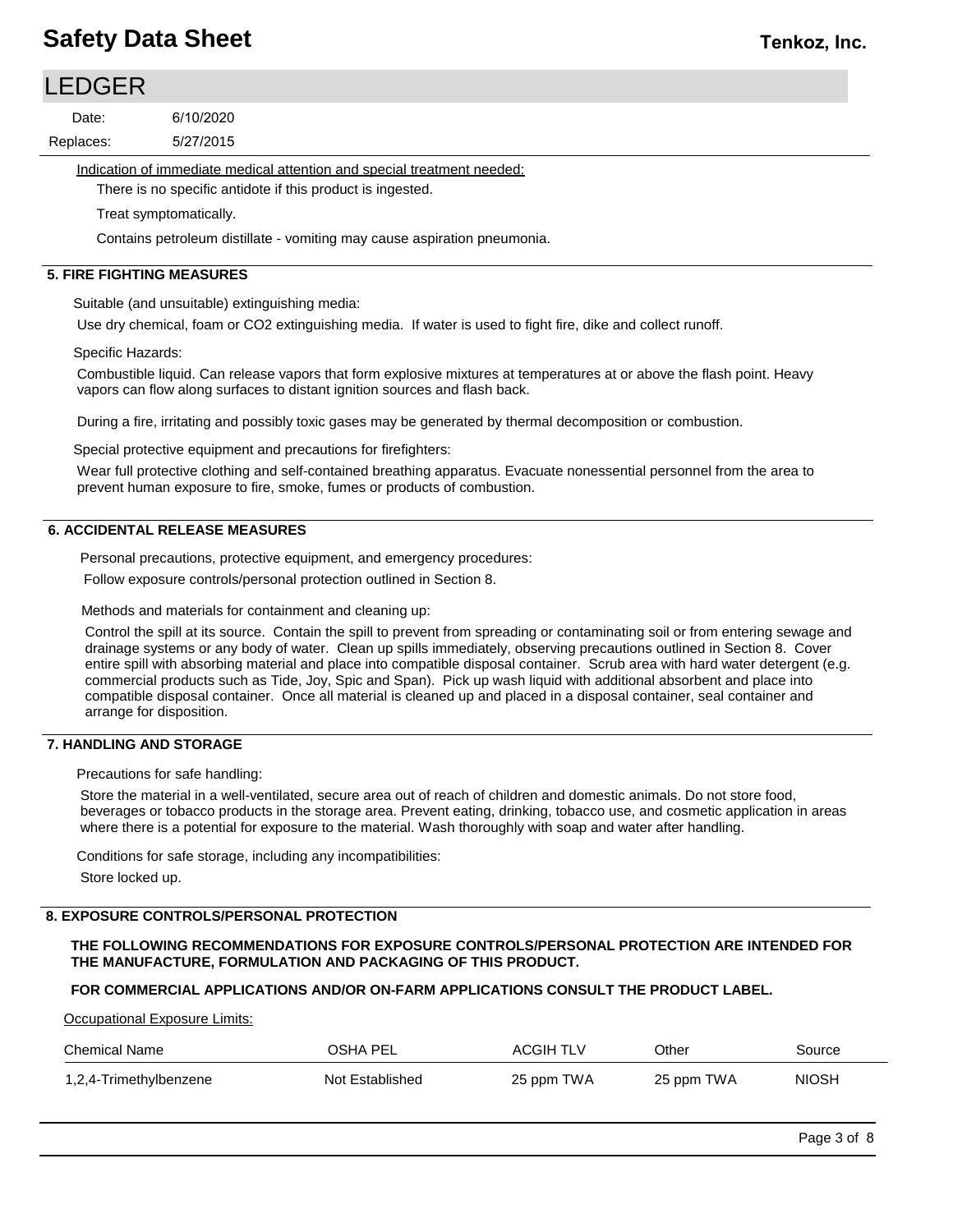## **Tenkoz, Inc.**

## LEDGER

| Date:             | 6/10/2020 |                 |                         |                                          |                |
|-------------------|-----------|-----------------|-------------------------|------------------------------------------|----------------|
| Replaces:         | 5/27/2015 |                 |                         |                                          |                |
| Naphthalene       |           | 10 ppm TWA      | 10 ppm TWA (skin)       | 10 ppm TWA                               | <b>NIOSH</b>   |
| Petroleum Solvent |           | Not Established | Not Established         | 300 ppm (2,700)<br>mg/m <sup>3</sup> TWA | Manufacturer   |
| Other ingredients |           | Not Applicable  | Not Applicable          | Not Applicable                           | Not Applicable |
| S-Metolachlor     |           | Not Established | Not Established         | 5 mg/m <sup>3</sup> TWA                  | Syngenta       |
| Metribuzin        |           | Not Established | 5 mg/m <sup>3</sup> TWA | 5 mg/m <sup>3</sup> TWA                  | <b>NIOSH</b>   |

#### Appropriate engineering controls:

Use effective engineering controls to comply with occupational exposure limits (if applicable).

#### Individual protection measures:

**Ingestion:** Prevent eating, drinking, tobacco usage and cosmetic application in areas where there is a potential for exposure to the material. Wash thoroughly with soap and water after handling.

**Eye Contact:** Where eye contact is likely, use chemical splash goggles. Facilities storing or utilizing this material should be equipped with an eyewash facility and a safety shower.

**Skin Contact:** Where contact is likely, wear chemical-resistant gloves (such as barrier laminate, butyl rubber, nitrile rubber or Viton), coveralls, socks and chemical-resistant footwear.

**Inhalation:** A combination particulate/organic vapor respirator should be used until effective engineering controls are installed to comply with occupational exposure limits, or until exposure limits are established. Use a NIOSH approved respirator with an organic vapor (OV) cartridge or canister with any R, P or HE filter.

Use a self-contained breathing apparatus in cases of emergency spills, when exposure levels are unknown, or under any circumstances where air-purifying respirators may not proide adequate protection.

#### **9. PHYSICAL AND CHEMICAL PROPERTIES**

| Appearance: Transparent amber liquid                   |               |                                                         |
|--------------------------------------------------------|---------------|---------------------------------------------------------|
| Odor: Aromatic sulfur-like                             |               |                                                         |
| Odor Threshold: Not Available                          |               |                                                         |
| pH: $3 - 5$ (1% solution in H2O @ 77°F (25°C))         |               |                                                         |
| Melting point/freezing point: Not Applicable           |               |                                                         |
| Initial boiling point and boiling range: Not Available |               |                                                         |
| Flash Point (Test Method):                             |               | 184°F                                                   |
| Flammable Limits (% in Air):                           |               | Not Available                                           |
| Flammability:                                          |               | Combustible liquid                                      |
| Vapor Pressure: Metribuzin                             |               | 1.2 x 10(-7) mmHg @ $68^{\circ}F$ (20 $^{\circ}C$ )     |
|                                                        | S-Metolachlor | 2.8 x 10(-5) mmHg @ 77°F (25°C)                         |
| Vapor Density: Not Available                           |               |                                                         |
|                                                        |               | Relative Density: 1.08 g/ml; 9.01 lbs/gal @ 68°F (20°C) |
|                                                        |               | Solubility (ies): Metribuzin $1050$ ppm @ 68°F (20°C)   |
|                                                        |               | S-Metolachlor $0.48$ g/l @ 77°F (25°C)                  |
| Partition coefficient: n-octanol/water: Not Available  |               |                                                         |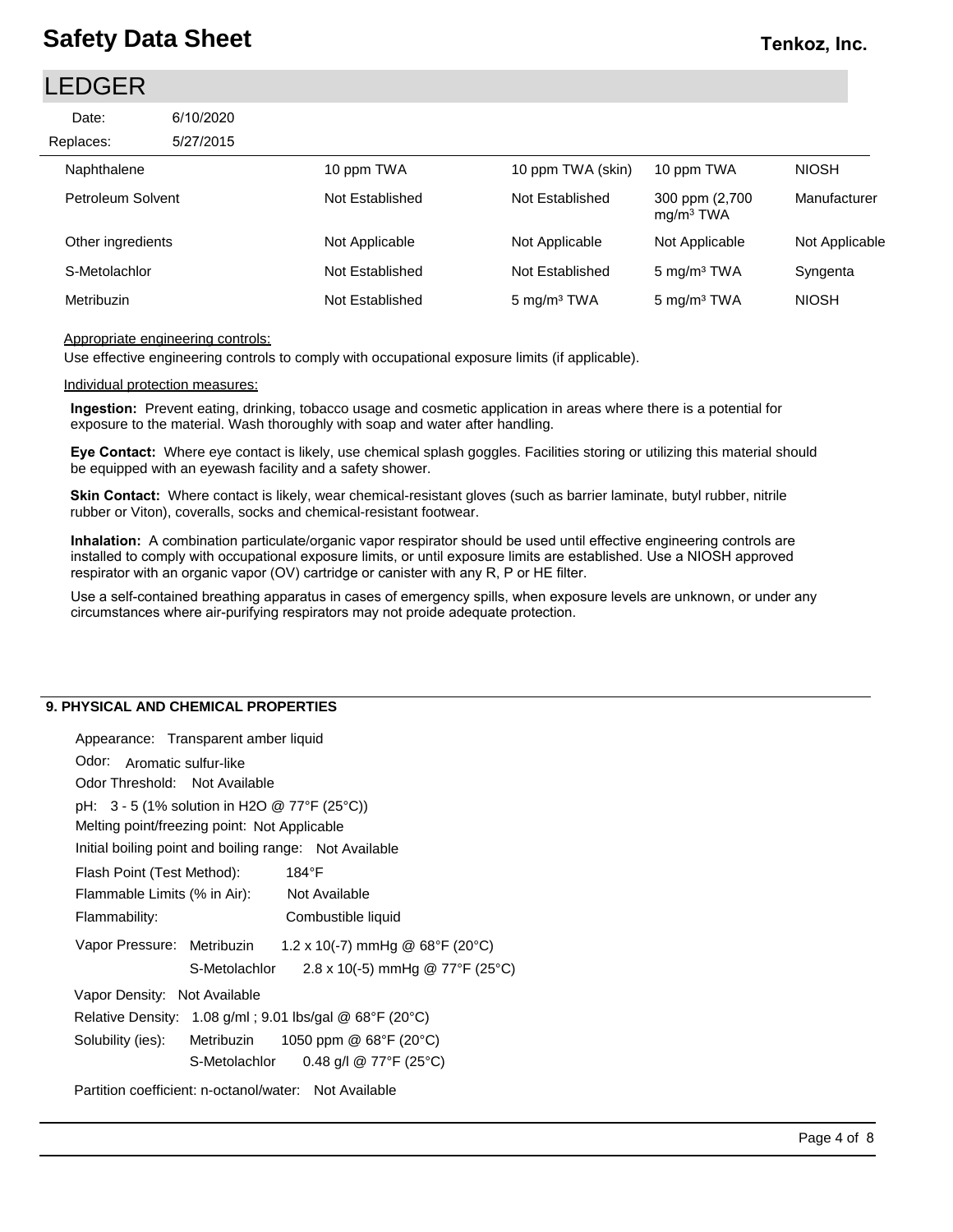## **Tenkoz, Inc.**

| <b>LEDGER</b> |                                     |               |  |  |  |
|---------------|-------------------------------------|---------------|--|--|--|
| Date:         | 6/10/2020                           |               |  |  |  |
| Replaces:     | 5/27/2015                           |               |  |  |  |
|               | Autoignition Temperature: 734° F    |               |  |  |  |
|               | Decomposition Temperature:          | Not Available |  |  |  |
|               | Viscosity: Not Available            |               |  |  |  |
| Other: None   |                                     |               |  |  |  |
|               |                                     |               |  |  |  |
|               | <b>10. STABILITY AND REACTIVITY</b> |               |  |  |  |

Reactivity: Not reactive.

Chemical stability: Stable under normal use and storage conditions.

Possibility of hazardous reactions: Will not occur.

Conditions to Avoid: None known.

Incompatible materials: Oxidizing agents.

Hazardous Decomposition Products: None known.

#### **11. TOXICOLOGICAL INFORMATION**

Health effects information

Likely routes of exposure: Dermal, Inhalation

Symptoms of exposure: Eye irritation, Drowsiness or dizziness, Respiratory irritation

Delayed, immediate and chronic effects of exposure: Possible carcinogenicity, Eye irritation, Drowsiness or dizziness, Respiratory system effects

#### Numerical measures of toxicity (acute toxicity/irritation studies (finished product))

| Ingestion:                 | Oral (LD50 Rat):               | 1805 mg/kg body weight      |
|----------------------------|--------------------------------|-----------------------------|
| Dermal:                    | Dermal (LD50 Rat):             | > 5000 mg/kg body weight    |
| Inhalation:                | Inhalation (LC50 Rat):         | $> 2.53$ mg/l air - 4 hours |
| Eye Contact:               | Moderately Irritating (Rabbit) |                             |
| Skin Contact:              | Slightly Irritating (Rabbit)   |                             |
| <b>Skin Sensitization:</b> | Not a Sensitizer (Guinea Pig)  |                             |

#### Reproductive/Developmental Effects

Metribuzin: Reproductive toxicity shown in a two-generation study in rats only at dose levels toxic to the parent animals. This reproductive toxicity is related to parental toxicity. Developmental effects seen only at dose levels toxic to the dams. The developmental effects seen are related to maternal toxicity.

S-Metolachlor: Did not show reproductive effects in animal experiments.

Chronic/Subchronic Toxicity Studies

Metribuzin: Dog and rat feeding studies showed decreases in body weight and food consumption, anemia, liver effects, kidney effects, testicular effects and mortality.

A dermal toxicity study in rabbits showed effects on cholesterol levels and liver function.

A rat inhalation study showed behavioral changes, decreased body weight gains, liver enzyme induction and organ weight effects.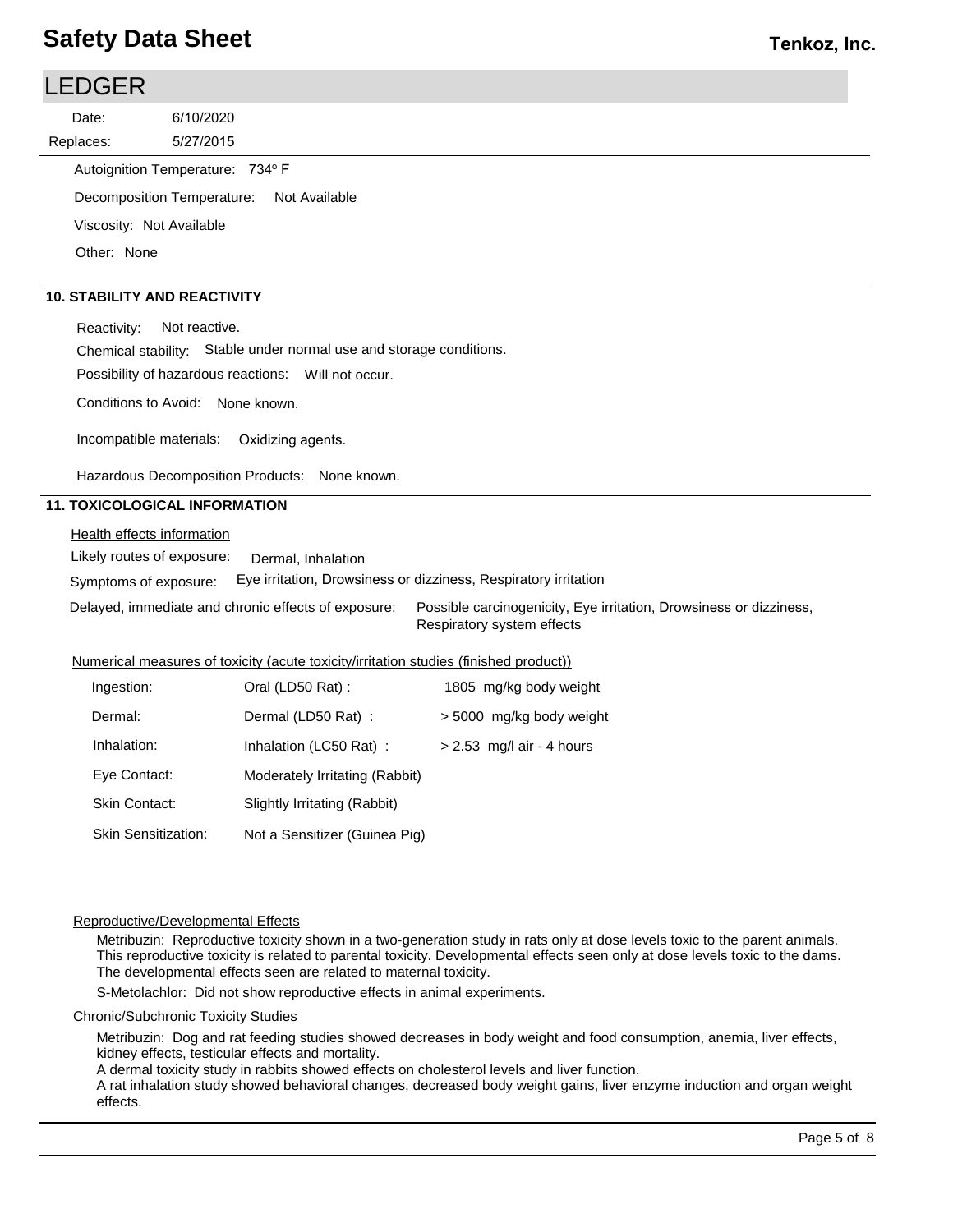# LEDGER

| Date:     | 6/10/2020 |  |
|-----------|-----------|--|
| Replaces: | 5/27/2015 |  |

Neurotoxicity: Animal studies showed evidence of transient neurobehavioral effects after single oral dosing at 5 mg/kg and above. Other screening studies showed no evidence of neurotoxicity at dietary concentrations up to 900 ppm. S-Metolachlor: No adverse effect has been observed in chronic toxicity tests.

## **Carcinogenicity**

Metribuzin: Metribuzin was investigated for carcinogenicity in chronic feeding studies using rats and mice at maximum levels of 900 and 3200 ppm, respectively. There was no evidence of a carcinogenic potential observed in either species. S-Metolachlor: Did not show carcinogenic effects in animal experiments.

| <b>Chemical Name</b>                                                                                     | NTP/IARC/OSHA Carcinogen |
|----------------------------------------------------------------------------------------------------------|--------------------------|
| 1,2,4-Trimethylbenzene                                                                                   | No                       |
| Naphthalene                                                                                              | See "Toxicity", Sec. 11  |
| Petroleum Solvent                                                                                        | <b>No</b>                |
| Other ingredients                                                                                        | No                       |
| Acetamide, 2-chloro-N-(2-ethyl-6-<br>methylphenyl)-N-(2-methoxy-1-methylethyl]-<br>,(S)                  | No                       |
| 4-amino-6-(1,1-dimethylethyl)-3-(methylthio)-<br>1,2,4-triazin-5 (4H)-one                                | No.                      |
| Other Toxicity Information<br>None                                                                       |                          |
| $T = 1.5$ . The set $\bigcap A$ is a $\bigcap A$ - $\bigcap A$ - $\bigcap A$ - $\bigcap A$ - $\bigcap A$ |                          |

### Toxicity of Other Components

### 1,2,4-Trimethylbenzene

Inhalation of 1,2,4-trimethylbenzene at high concentrations can cause central nervous system depression, respiratory tract irritation, asphyxiation, cardiac stress and coma. Effects of chronic exposure to this solvent can include blood disorders (anemia, leukopenia) and kidney or liver damage.

#### Naphthalene

Exposure to naphthalene can cause cataracts, liver damage, kidney failure, respiratory failure, hematuria, anemia, damage to red blood cells, leukocytosis, or coma. Carcinogen Status:

NTP: Anticipated Carcinogen

IARC: Group 2B Possible Human Carcinogen

#### Other ingredients

Not Applicable

#### Petroleum Solvent

Exposure may cause eye and skin irritation.

Effects of Overexposure: High vapor concentrations (greater than approximately 700ppm, attainable at elevated temperatures well above ambient) are irritating to the eyes and the respiratory tract, and may cause headaches, dizziness, anesthesia, drowsiness, unconsciousness and other central nervous system effects, including death.

### Target Organs

| Active Ingredients      |                                                         |
|-------------------------|---------------------------------------------------------|
| Metribuzin:             | Liver, kidney, thyroid, testes                          |
| S-Metolachlor:          | Liver                                                   |
| Inert Ingredients       |                                                         |
| 1,2,4-Trimethylbenzene: | CNS, liver, kidney, blood, respiratory tract, skin, eye |
| Naphthalene:            | Eye, liver, kidney, respiratory tract, blood, CNS       |
| Other ingredients:      | Not Applicable                                          |
| Petroleum Solvent:      | Eye, skin, respiratory tract, CNS                       |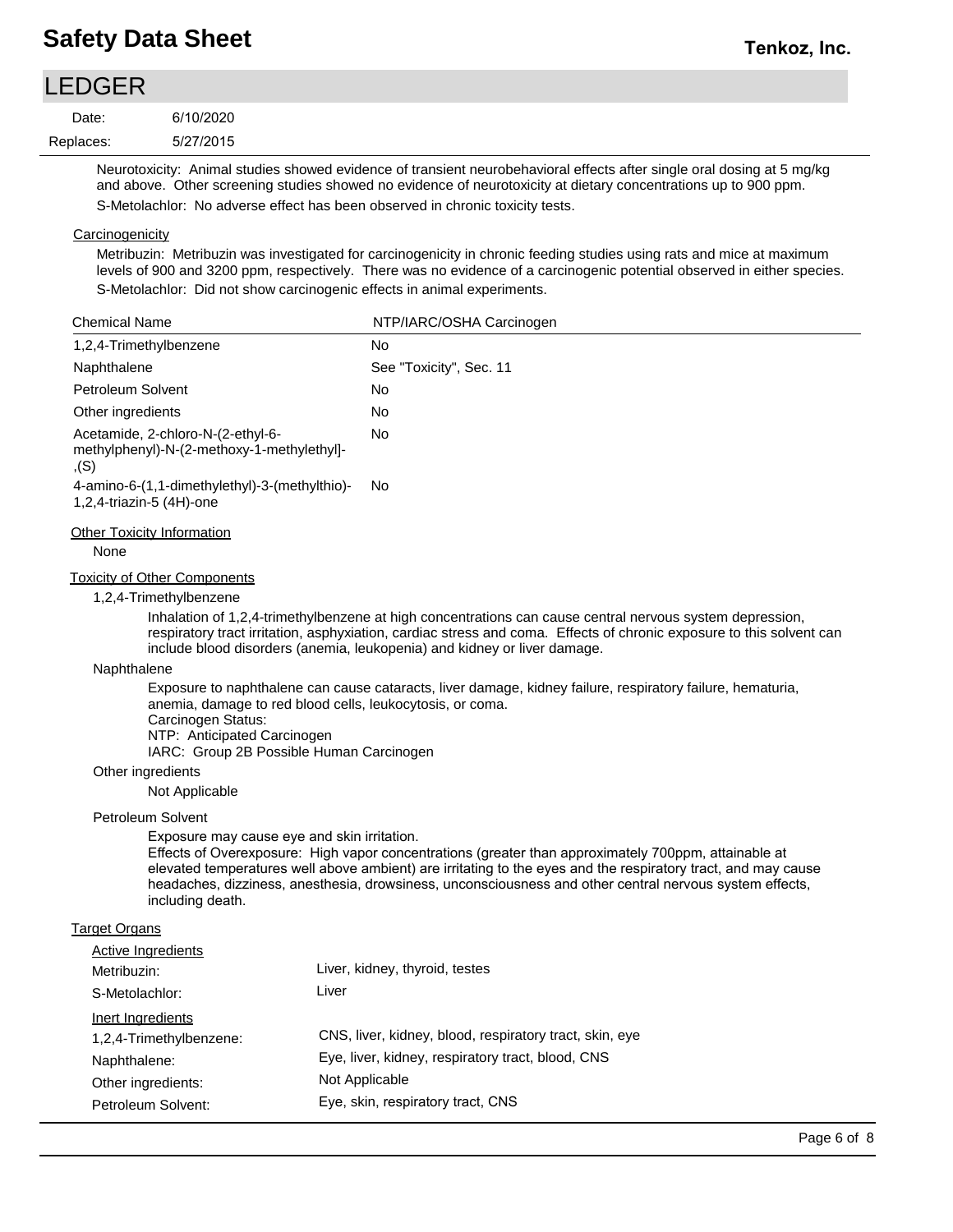## **Tenkoz, Inc.**

| <b>LEDGER</b> |           |
|---------------|-----------|
| Date:         | 6/10/2020 |
| Replaces:     | 5/27/2015 |

#### **12. ECOLOGICAL INFORMATION**

Eco-Acute Toxicity

S-Metolachlor: Fish (Rainbow Trout) 96-hour LC50 1.23 mg/l Green Algae 96-hour ErC50 0.077 mg/l Invertebrate (Water Flea) 48-hour EC50 11.24 mg/l

#### Metribuzin:

Fish (Rainbow Trout) 96-hour LC50 42 ppm Invertebrate (Water Flea) Daphnia Magna 48-hour EC50 4.18 ppm Bird (Bobwhite Quail) 21-day LD50 164 mg/kg Green Algae 6-day EC50 20.8 ppb

Environmental Fate

Metribuzin:

The information presented below is for the active ingredient, metribuzin.

Not persistent in soil. Stable in water. Moderate mobility in soil. Sinks in water (after 24 h).

#### S-Metolachlor:

The information presented here is for the active ingredient, S-Metolachlor. Low bioaccumulation potential. Not persistent in soil. Stable in water. Sinks in water (after 24 h).

#### **13. DISPOSAL CONSIDERATIONS**

Disposal:

Do not reuse product containers. Dispose of product containers, waste containers, and residues according to local, state, and federal health and environmental regulations.

Characteristic Waste: Not Applicable

Listed Waste: Not Applicable

#### **14. TRANSPORT INFORMATION**

#### DOT Classification

Ground Transport - NAFTA Packages <= 119 gal. Not regulated Packages > 119 gal. Proper Shipping Name: Compounds, Weed Killing, Liquid, (Naphthalene) Hazard Class: Combustible Liquid Identification Number: NA 1993 Packing Group: PG III

**Comments** 

Water Transport - International Proper Shipping Name: Environmentally Hazardous Substance, Liquid, N.O.S. (s-Metolachlor/Naphthalene), Marine Pollutant Hazard Class: Class 9 Identification Number: UN 3082 Packing Group: PG III